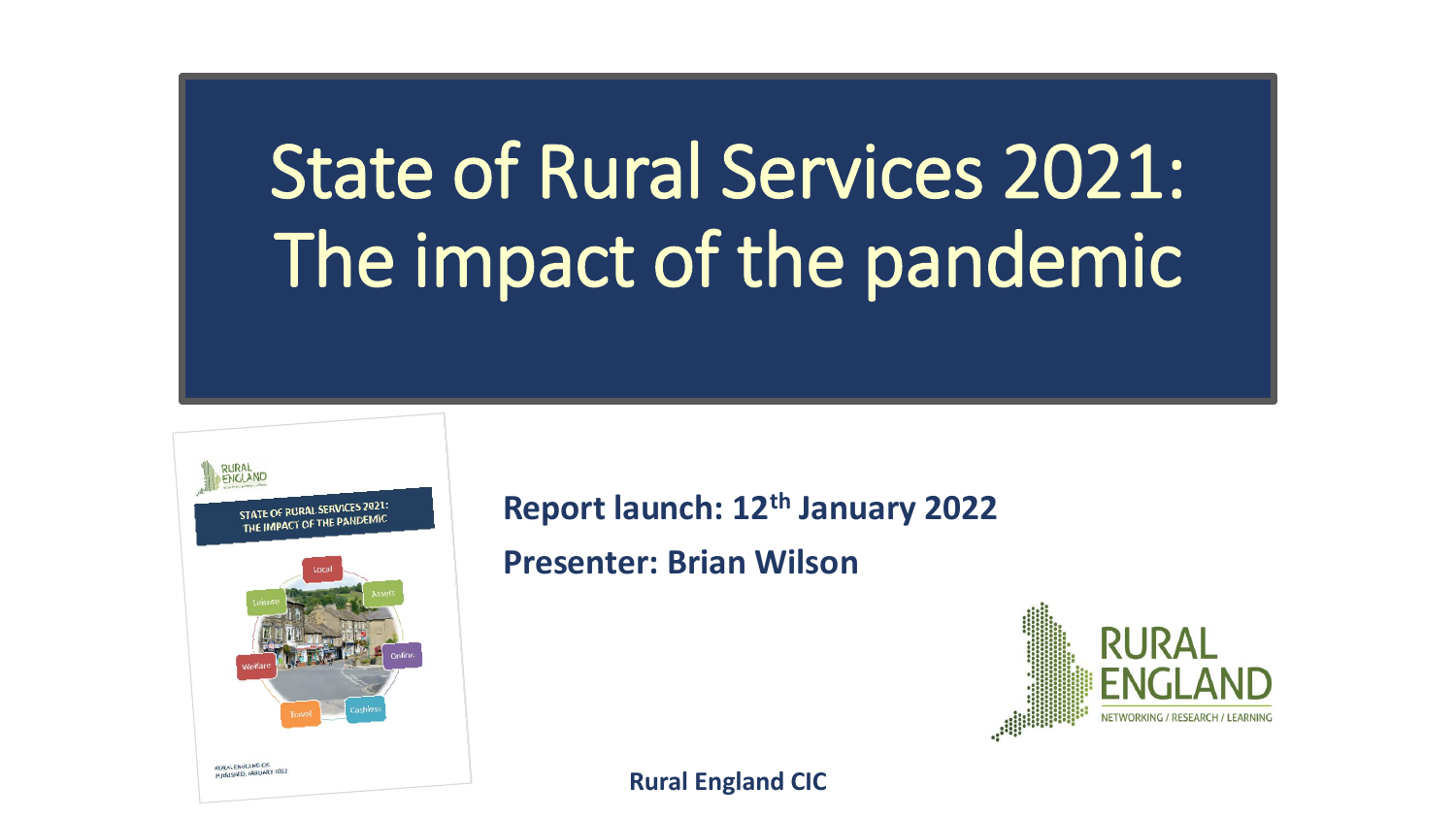## About the research

| <b>Research questions:</b>                                   | <b>Methodology:</b>                     |
|--------------------------------------------------------------|-----------------------------------------|
| Given recent (but pre-pandemic)                              | <b>OReview of existing evidence</b>     |
| service trends in rural areas of                             | (research and statistics)               |
| <b>England:</b>                                              | ○ Secondary (rural) analysis of         |
| a. Did the pandemic and                                      | data sets                               |
| restrictions change their                                    | <b>OSurvey of rural residents (June</b> |
| provision or their use?                                      | 2021)                                   |
| b. If they did, are those changes<br>likely to be permanent? | ○ Survey of market towns (July          |

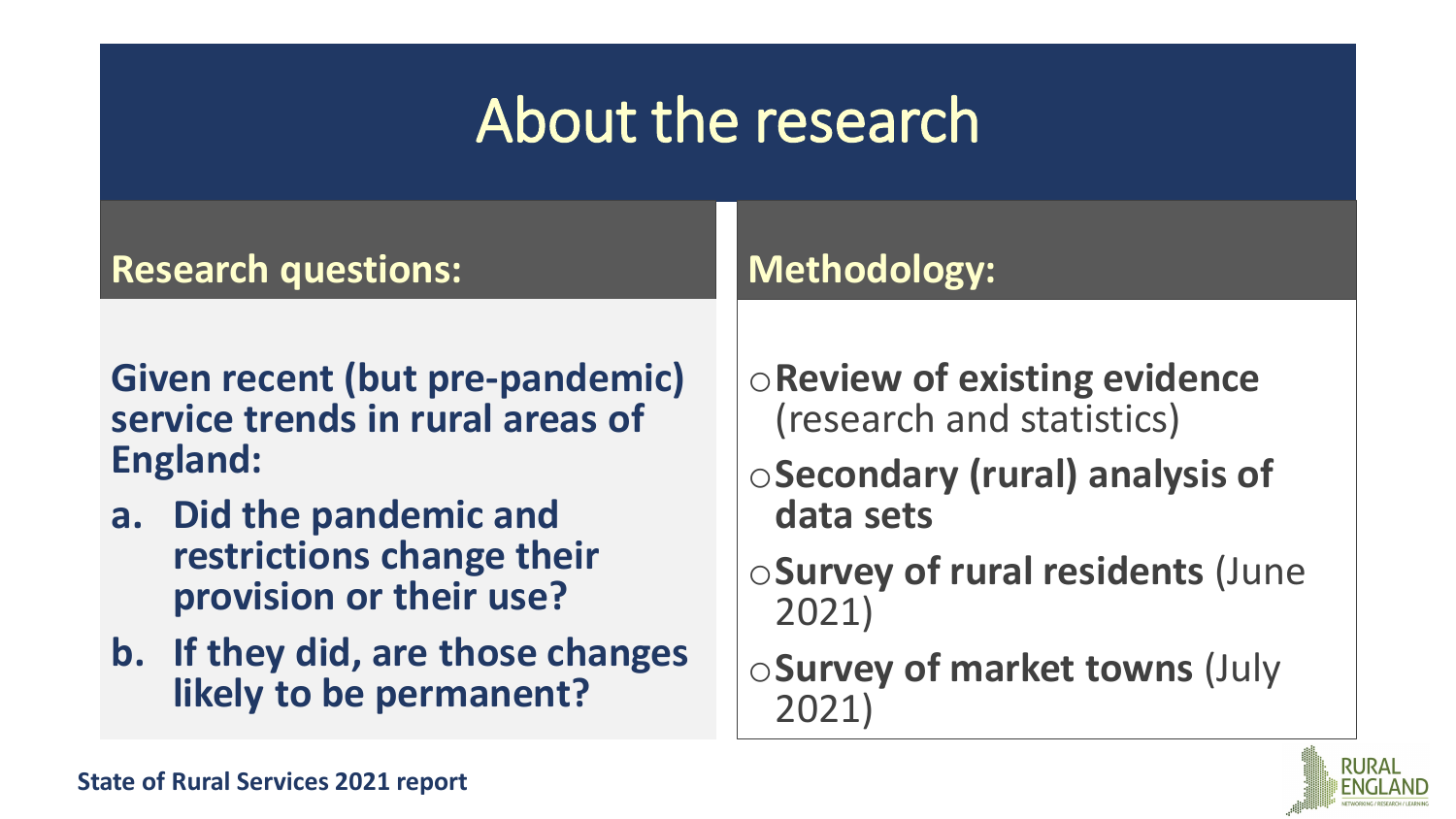## Main rural impacts of the pandemic: Winners and losers

|               | <b>Service types:</b>                     | Impact, relative to the pre-pandemic period:                 |
|---------------|-------------------------------------------|--------------------------------------------------------------|
|               | <b>Online services</b>                    | <b>Existing growth in use made faster still</b>              |
| Winners       | <b>Cashless payments</b>                  | <b>Existing growth in use made faster still</b>              |
|               | <b>Rural food shops/village stores</b>    | <b>Increased custom from local residents</b>                 |
|               | <b>Parks and outdoor spaces</b>           | <b>Highly valued by many during this period</b>              |
|               | <b>Market town centres</b>                | Mixed picture, but many recovering well                      |
|               | <b>Village or community halls</b>         | <b>Recovering, but likely some permanent closures</b>        |
|               | <b>Cafes and restaurants</b>              | <b>Clients mostly returning, but some permanent closures</b> |
|               | <b>Rural bus services</b>                 | Passenger numbers nosedived, then slowly recovered           |
|               | <b>Rural pubs</b>                         | <b>Further additional permanent closures</b>                 |
| <b>Losers</b> | <b>Theatres, cinemas and music venues</b> | Initial closure and some audiences hesitant to return        |

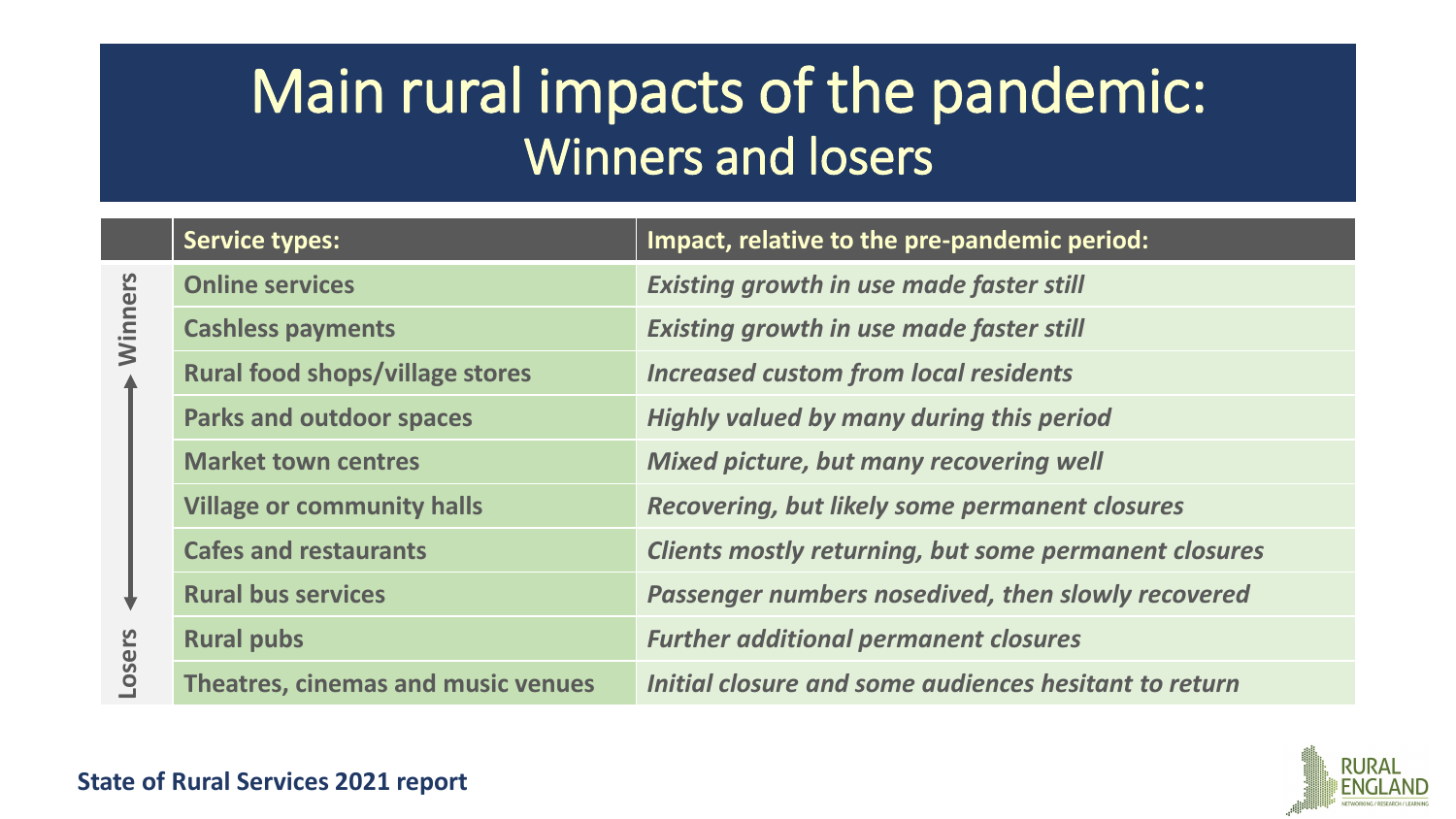## Local rural food shops

- ➢**Highly valued, especially during lockdown period**
- ➢**Customers visiting more often and buying wider range of products**
- ➢**Adapted and innovated e.g. online orders, home deliveries**
- ➢**Trends hold true for commercial, community-run and farm shops**

#### **Net change (%) in extent to which, during the pandemic, rural residents used:**



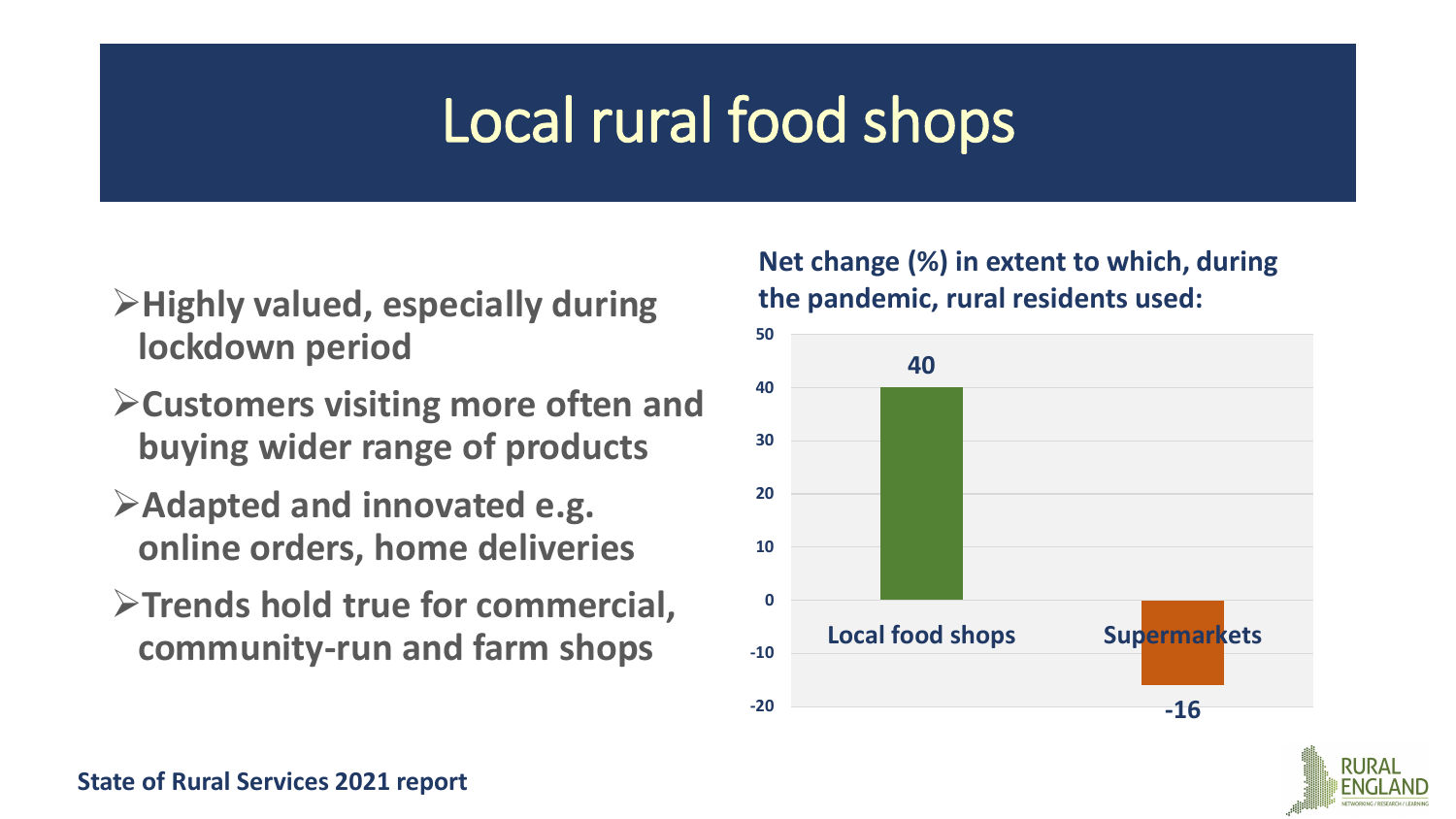#### Rural market towns (based on 72 town responses to survey)

**Closures: number of shops or hospitality businesses which had closed and not reopened (June/July 2021)**



**Footfall: people visiting or using market town centres in June/July 2021 compared with pre-pandemic**

| <b>More people in 2021</b>  | 23 towns        |
|-----------------------------|-----------------|
| <b>Same numbers</b>         | 12 towns        |
| <b>Fewer people in 2021</b> | <b>30 towns</b> |

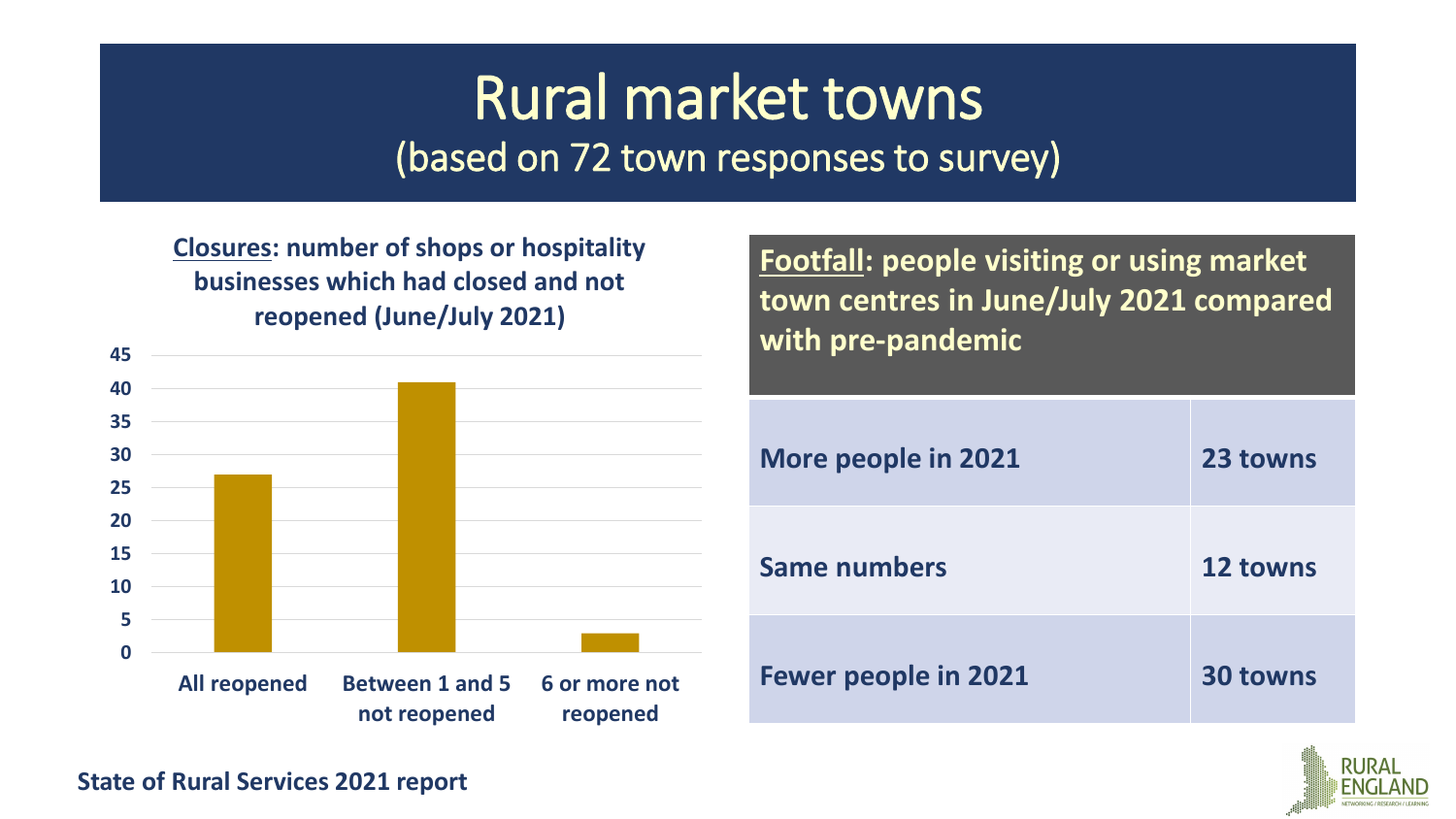## Use of online services

#### **Internet sales as a proportion of all retail sales, GB (2010 to 2020)**



**Per cent of rural residents who said that during the pandemic they:**

- ➢**Used some type of online service for the first time = 51%**
- ➢**Made significantly greater use of a type of online service they already used = 93%**

*Examples include online shopping, banking, GP consultation, etc.*

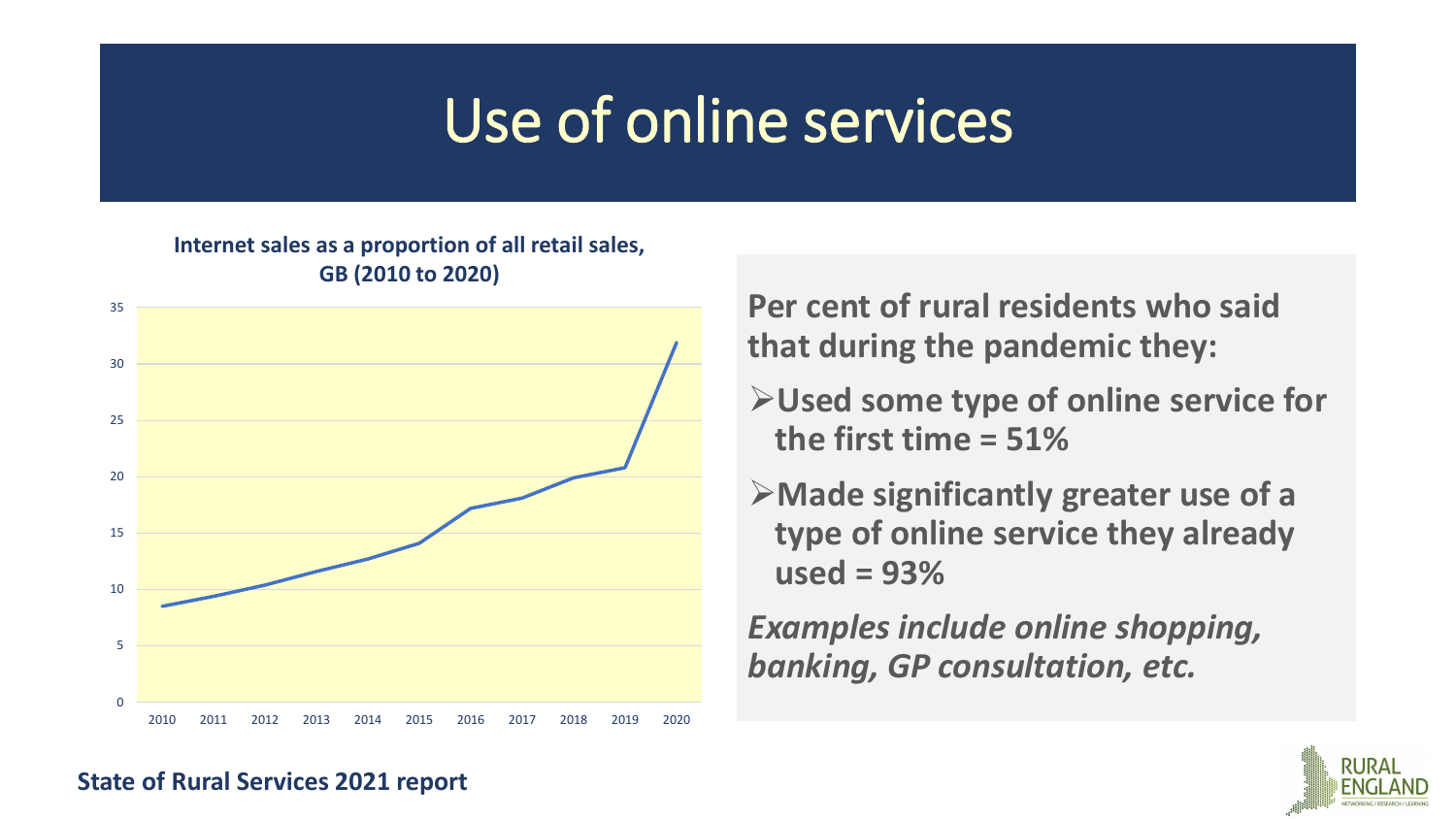#### Rural residents' views about pubs



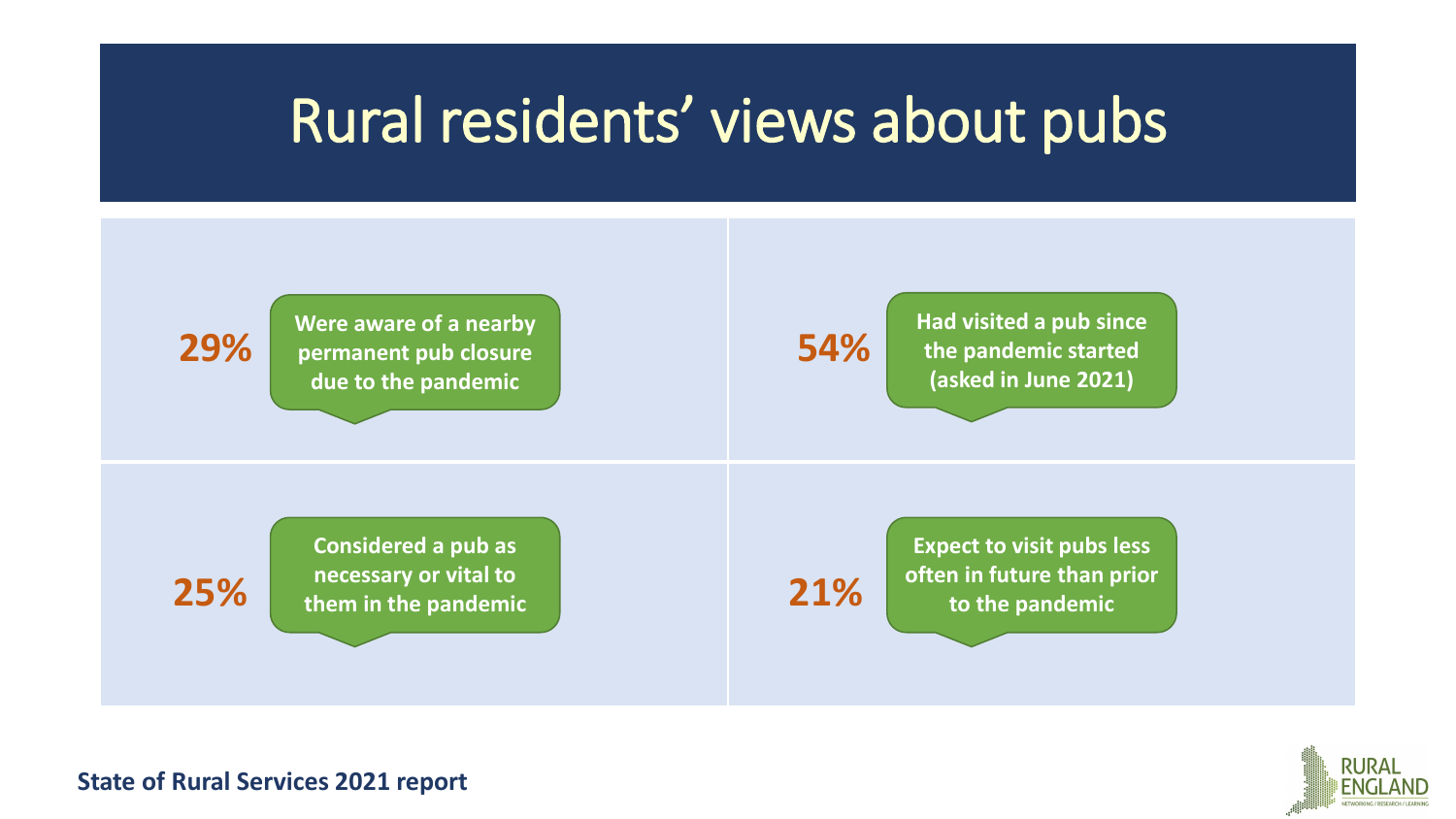## Community and village halls

#### **Temporary hall closures during the pandemic (outside lockdown period) ACRE survey**

**Per cent of village halls that continued to operate (or not) during the pandemic**



**Finances: varied picture, but most halls not worse off, with lost income offset by:**

➢**Government grants**

➢**Lower running costs**

#### **However:**

- o**Indication that roughly 140 halls do not expect to reopen again**
- o**Risk is that some hall users do not return**

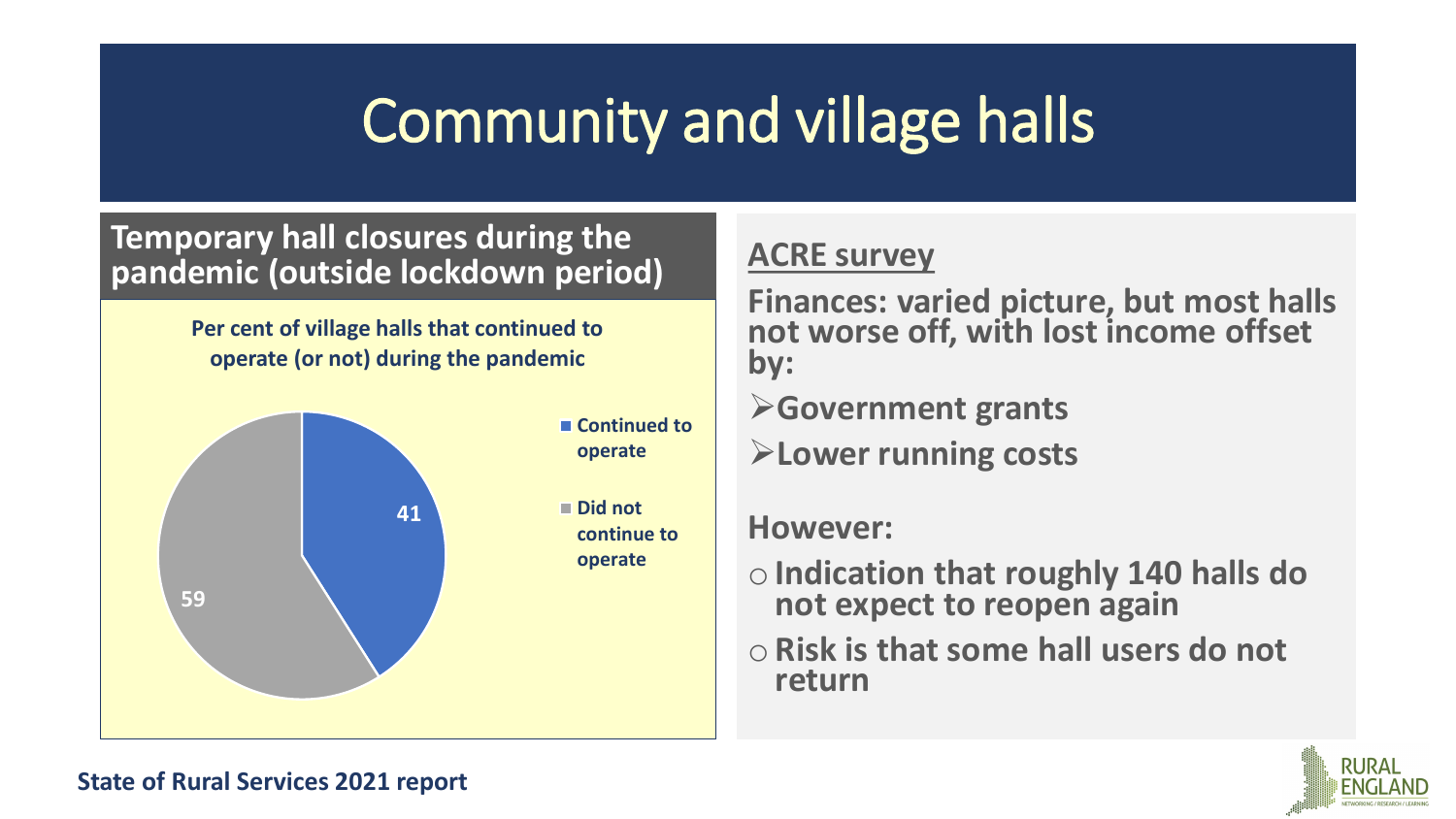## Travel and bus services

#### **Pre-pandemic context:**

- **Local bus services running in predominantly rural areas over eight years 2011/12 to 2019/20:**
- ➢**Vehicle miles travelled fell by 16%**
- ➢**Passenger journeys made fell by 15%**

| <b>Pandemic impacts:</b> |                                           |                                |  |  |
|--------------------------|-------------------------------------------|--------------------------------|--|--|
| <b>Mode of travel</b>    | <b>Short-term</b><br><b>impact (2020)</b> | <b>Since initial</b><br>impact |  |  |
| <b>Local bus</b>         | <b>Big decrease</b>                       | <b>Slow, partial</b><br>return |  |  |
| Car                      | <b>Big decrease</b>                       | <b>Return to</b><br>normal     |  |  |
| <b>Cycling</b>           | <i><u><b>Increase</b></u></i>             | <b>Return to</b><br>normal     |  |  |
| <b>Walking</b>           | <b>Big increase</b>                       | <b>Not known</b>               |  |  |

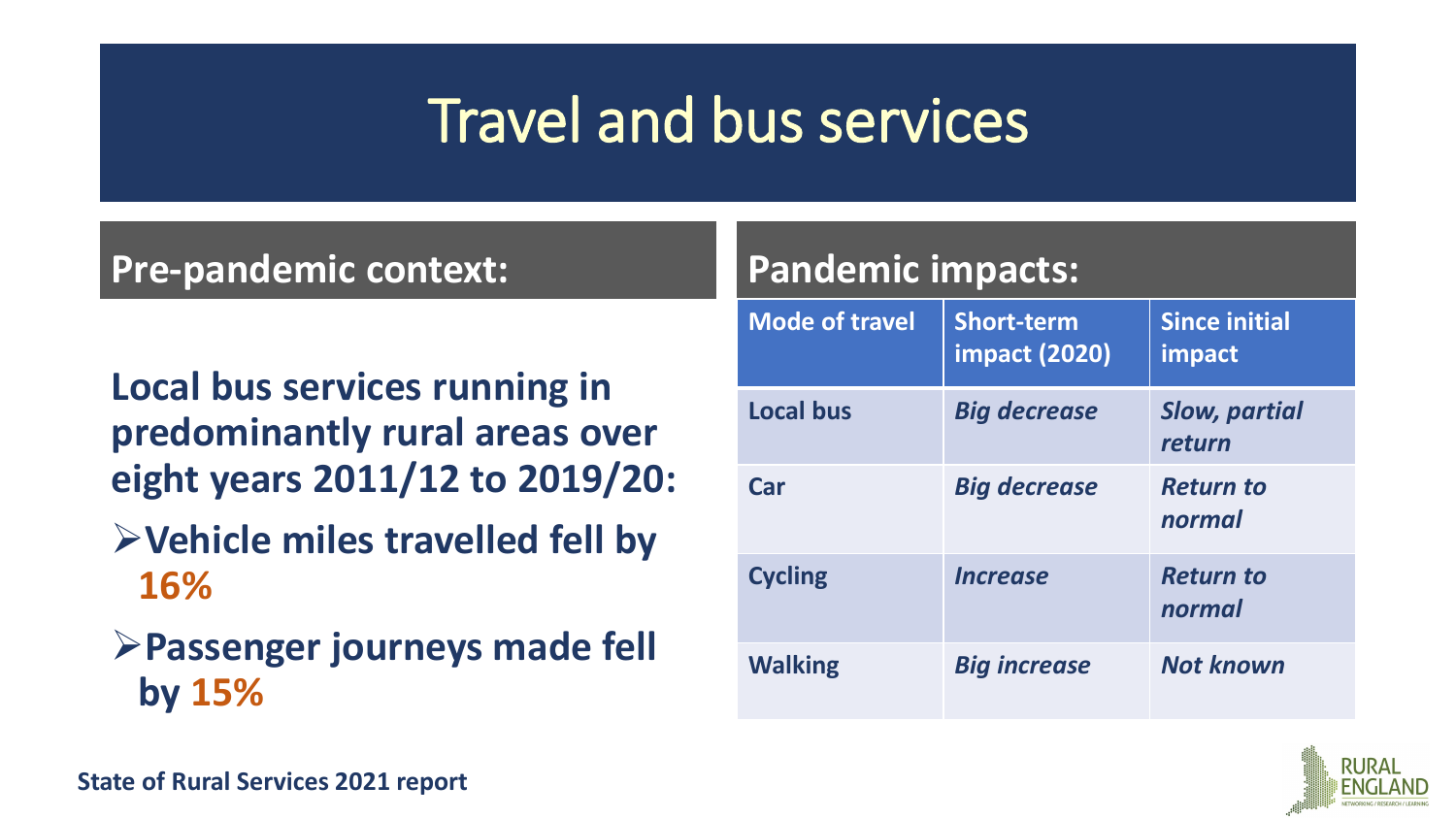#### Expectations of future service use among rural residents:

- ➢ **Many expect to keep on using local shops more often**
- ➢ **Despite boost for online services, some keen to return to face-to-face**
- ➢ **A minority remain cautious about going back into social settings**
- ➢ **A minority have been put-off from using public transport**

**Per cent of rural survey respondents who agreed with statements, when asked about their likely use of services once all pandemic restrictions are lifted (as compared with their use of those services prior to the pandemic):**

| 畾              | I will visit town centres less often                       | 53% |
|----------------|------------------------------------------------------------|-----|
| 冊              | I will use local shops more often                          | 47% |
| $\bigoplus$    | I will use online services more often                      | 44% |
| <del>∰</del>   | I will use farm shops more often                           | 33% |
|                | I will have shopping delivered to my home more often       | 28% |
|                | I will visit cinemas, theatres and music venues less often | 26% |
| III            | I will visit pubs and bars less often                      | 21% |
| $\mathfrak{H}$ | I will visit cafes and restaurants less often              | 20% |
|                | I will use public transport less often                     | 20% |